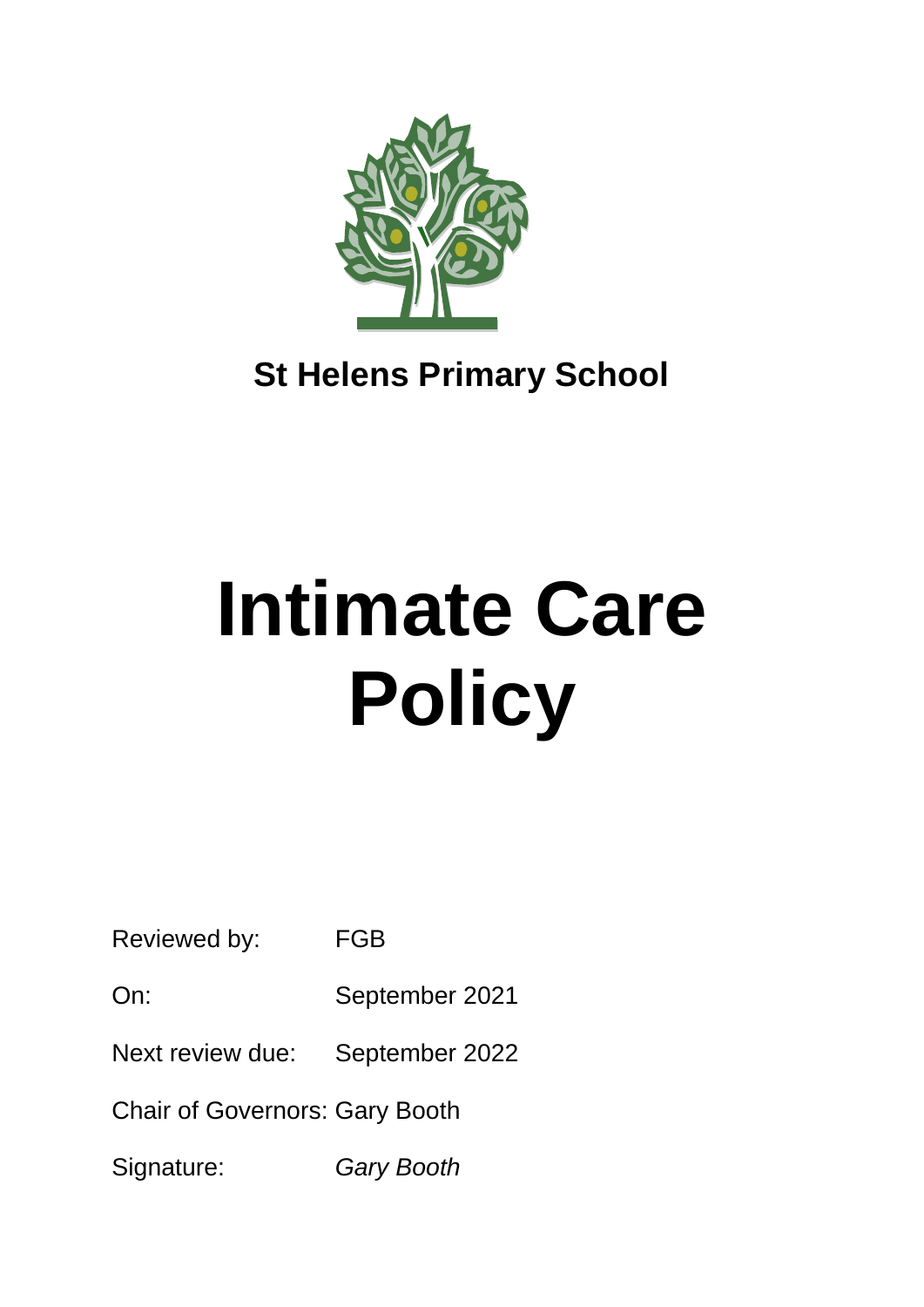

# **ST HELENS PRIMARY SCHOOL**

# **INTIMATE CARE POLICY**

#### **September 2021**

#### **Introduction**

Intimate care may be defined as any activity required to meet personal care needs of an individual child. Staff in school have a responsibility to work in partnership with children, parents and other professionals involved with the child's needs.

Intimate care can include feeding, oral care, washing, dressing/undressing, toileting, medical procedures resulting in e.g. feed tubes or catheter etc.

Most children achieve continence before starting full-time school. However there are some pupils in mainstream education who are not fully independent. Some individuals remain dependent on long-term support for personal care, while others progress slowly towards independence.

#### **Principles of Intimate Care**

- Every child has the right to be safe
- Every child has the right to privacy
- Every child has the right to be treated with dignity and respect
- Every child has the right to be involved and consulted and to express their views to the best of their abilities.

The achievement of independence in intimate care is an important self-help skill improving the person's quality of life and self-esteem. Children with toileting problems who receive support and understanding from those who act *in loco parentis* are more likely to achieve their full potential.

Children with intimate care needs are a very diverse group. However broadly speaking, they can be divided into the following groups.

1. Late developers – the child may be developing normally but at a slower pace.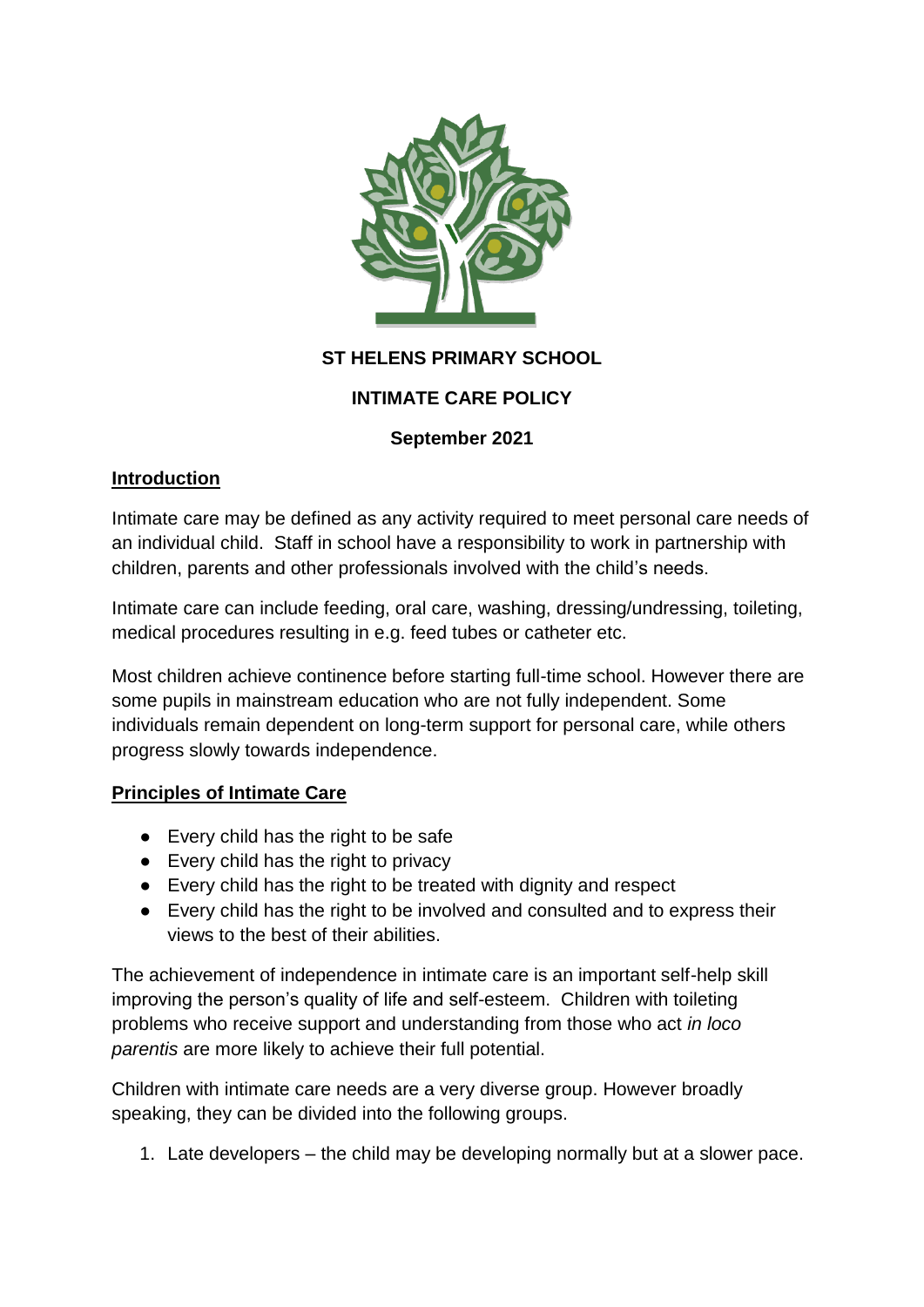- 2. Children with some developmental delay this may include pupils with SEN.
- 3. Children with physical disabilities e.g. cerebral palsy, spina bifida, for whom long term continence development/management plans are likely to be needed.
- 4. Children with emotional difficulties including attachment needs.

#### **Rationale**

The purpose of these guidelines is to set out procedures that safeguard children and staff by providing a consistent approach within a framework and to recognise the roles and responsibilities of all those involved in providing intimate care.

#### **Principles and responsibilities**

- 1. Every effort should be made to encourage independence before a child arrives at school.
- 2. Some children achieve independence more easily than others. Children should not be excluded from everyday educational activities solely because of a manageable condition.
- 3. Staff at St Helens Primary School should plan for the development of independence skills, especially for children who are highly dependent upon adult support for personal care.
- 4. Children should be treated with dignity and respect by carers who are aware of the importance of helping them develop as far as possible towards independence in personal care. Confident self-assured children who feel their body belongs to them are less vulnerable to sexual abuse. The approach you take to intimate care can convey lots of messages to a child about their body worth.
- 5. Before admitting a child who has a self-care need problem, educational settings should draw up a care plan agreed by the setting, parents/carers and colleagues from the school nursing team. The child should also be consulted, if appropriate, as well as the staff involved in carrying out the care. The plan should include information about when and where the child will be cared for, and the practices to be used if necessary. It must specify the people who will be carrying out the care duties. Parents should be informed if there is a change of staff. The care plan will be signed by all involved in drawing it up, and must include parental consent and a review date.
- 6. Ensure effective communication is maintained throughout any intimate care procedure, including good eye contact, correct language and talk through the procedure as you are carrying it out.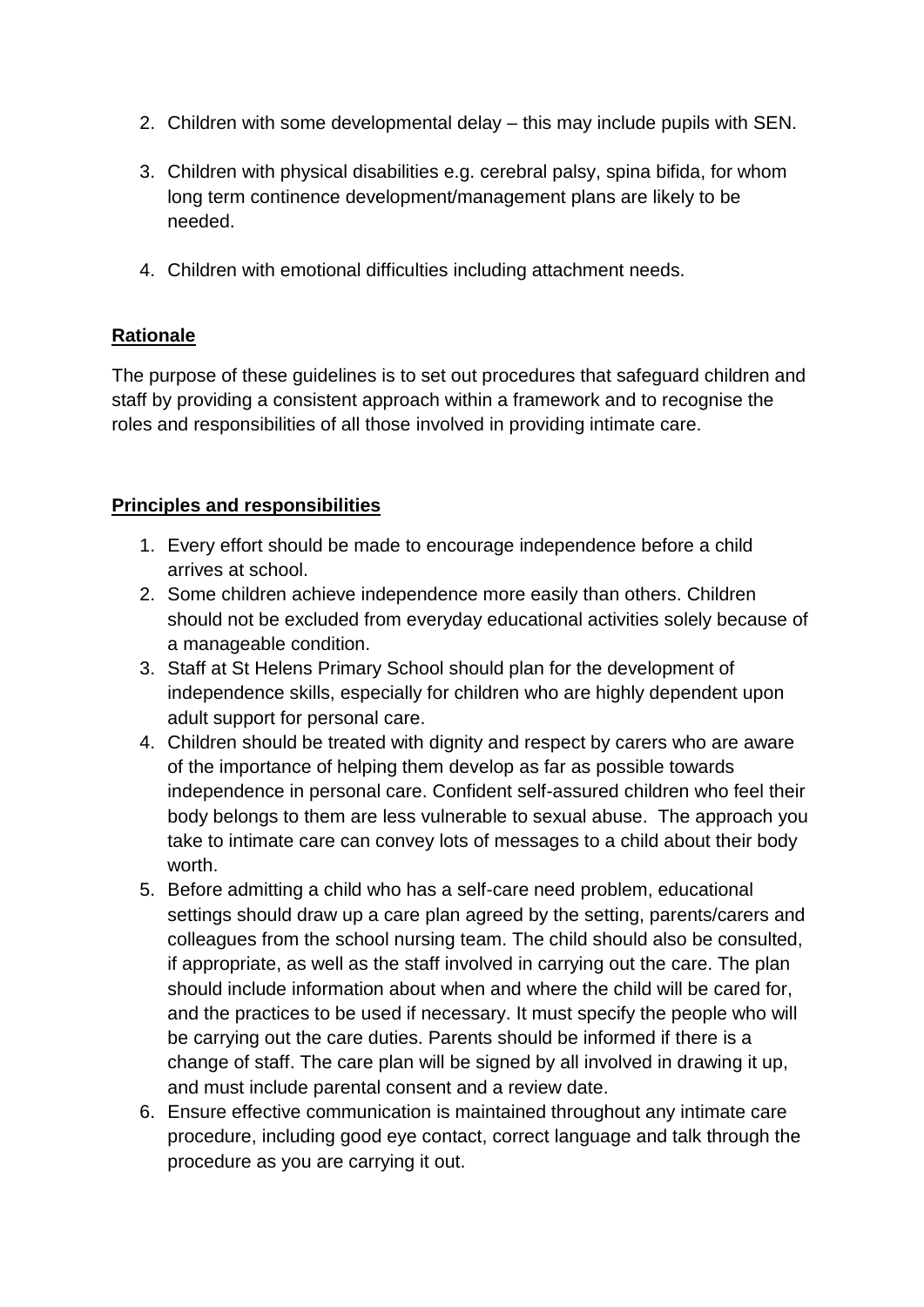- 7. The school will use its best endeavours to ensure that two members of staff are present when providing intimate care for a child to safeguard both child and carer. There may be times in cases of emergency that only one adult will be able to attend and this will be recorded in the log of care.
- 8. Staff carrying out care responsibilities are required to follow basic hygiene precautions.
- 9. The school will ensure that staff have appropriate information and training, including a regular review of procedure and practice.
- 10.Systems of care should be implemented that:
- Preserve the dignity of the child or young person and avoid the risk of ridicule or bullying from peers or staff.
- All staff are aware that abuse/ bullying from peer to peer can take place in a variety of different ways including sexting and cyberbullying and the school works hard with all stakeholders, including parents in order to be vigilant to such issues.
- Carry out the care plan as agreed in the assessment.
- Provide adequately trained school- based care staff.

# **Safeguarding**

In order to safeguard children and maintain their dignity whilst acknowledging professionals' fear about allegations of abuse it's imperative that each individual:

- Informs a colleague when a child needs to be taken to the toilet to avoid them carrying out intimate care alone.
- Makes a record of each occasion, including time and duration.
- All staff are aware that children with disabilities/SEN present additional challenges due to their vulnerability including and assumptions are that indicators of possible abuse relate to the child's disabilities. There is potential for these children to be suffering abuse without showing outward signs and there may be communication barriers and difficulties.
- If you observe any unusual markings, bruising or swelling or any unusual emotional or behavioural responses report immediately to the Designated Safeguarding Lead.
- If a staff member has concerns about a colleague's intimate care practice they must report this to the Designated Safeguarding Lead.

# **Practice**

Written permission to give intimate care must be obtained from the parent/carer using Appendix 1. Children's Social Care must be informed for children who are subject to a Child Protection Plan.

Staff will use appropriate protective equipment e.g gloves.

Parents will supply the necessary equipment or clothing needed.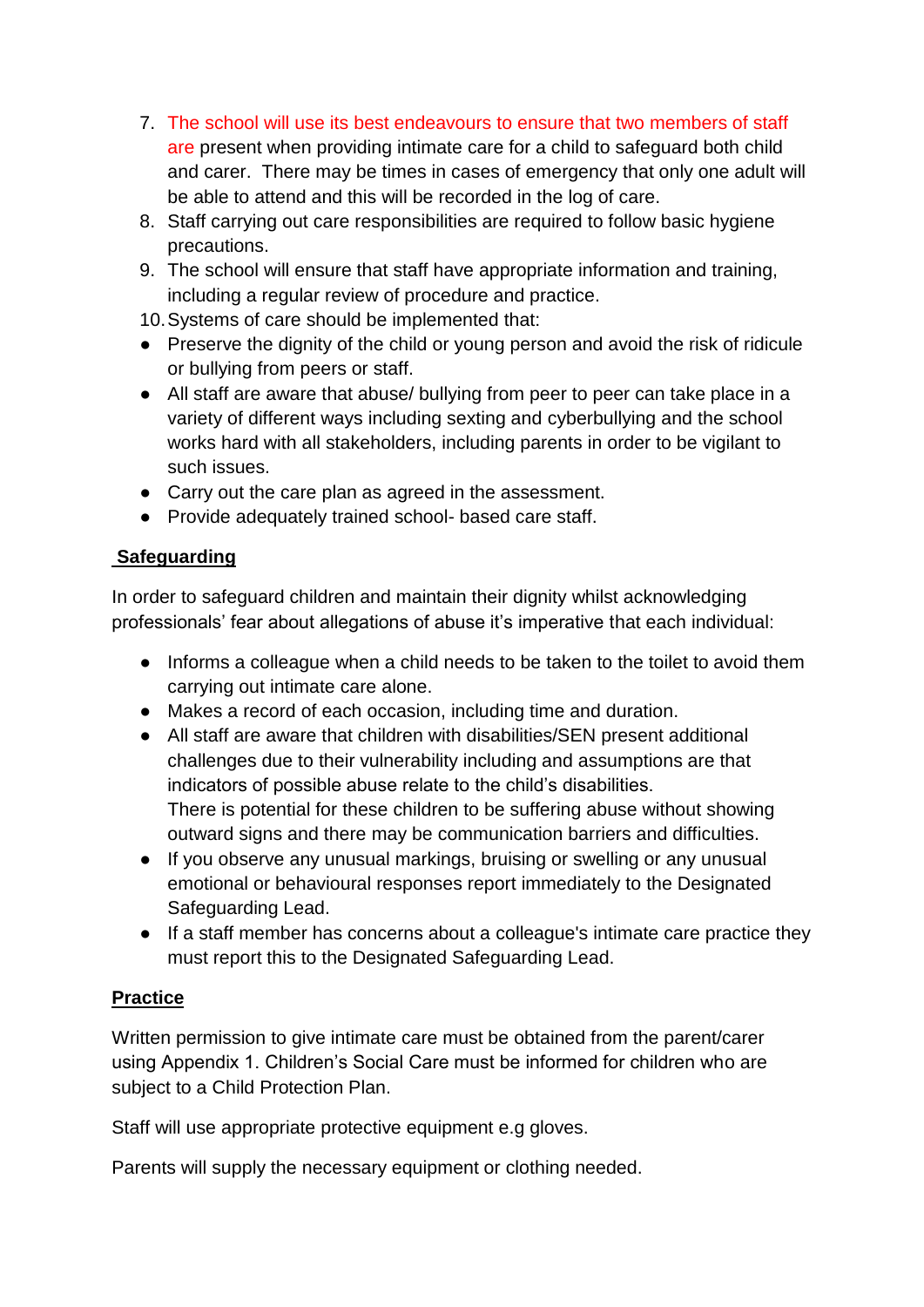The occasion must be recorded and the parent must be informed.

Any child protection concerns should follow the normal routes (See Safeguarding Policy).

Reviewed by: SENCO and SEN Governor

On: September 2021

Next review due: September 2022

Signature SENCO: *Heather Grimes*

Signature of SEN Governor: *Peta Rainford*